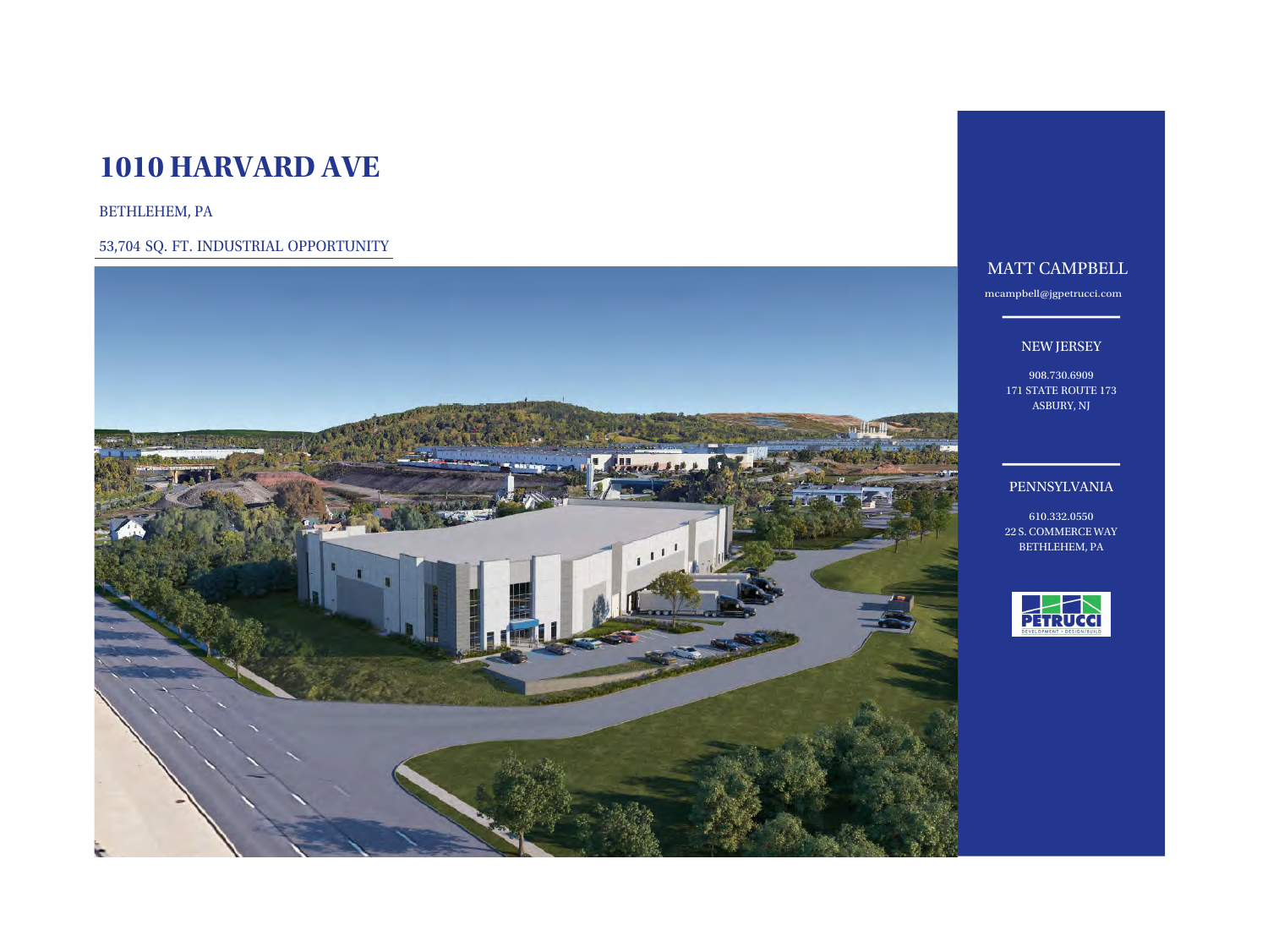# **Highlights**

- 
- 
- 
- 
- 
- 
- 
- 
- 
- Build-to-Suit<br>
Class "A" Flex Building<br>
Eight (8) 9' x 10' manual operated docks<br>
Two (2) 12'x 14' electric operated docks<br>
32' Clear Height<br>
Bay Spacing is  $+/-50'$  x 48'<br>
Immense utilities<br>
ESFR Sprinkler
- 
- 

- Bowery Farming
- Curtiss-Wright
- Reeb Millwork
- QVC Bethlehem
- Wind Creek Event Center
- Lehigh University
- ArtsQuest



 $\circledast$ 

⊙

SNAZ STORY<br>MARKARI<br>KADOR SP

⋒

78

Q.

ELOOR PLAN

Fature<br>Office<br>1 23009F

 $\left( 3\right)$ 

Ø.



# **1010 HARVARD AVE**

# BETHLEHEM, PA

## **CORE LEHIGH VALLEY LOCATION** 53,704

# SQ. FT. INDUSTRIAL OPPORTUNITY

# MATT CAMPBELL

mcam[pbell@jgpetrucci.com](mailto:jcorreia@jgpetrucci.com)

## NEW JERSEY

908.730.6909 171 STATE ROUTE 173 ASBURY, NJ

# PENNSYLVANIA

610.332.0550 22 S. COMMERCE WAY BETHLEHEM, PA